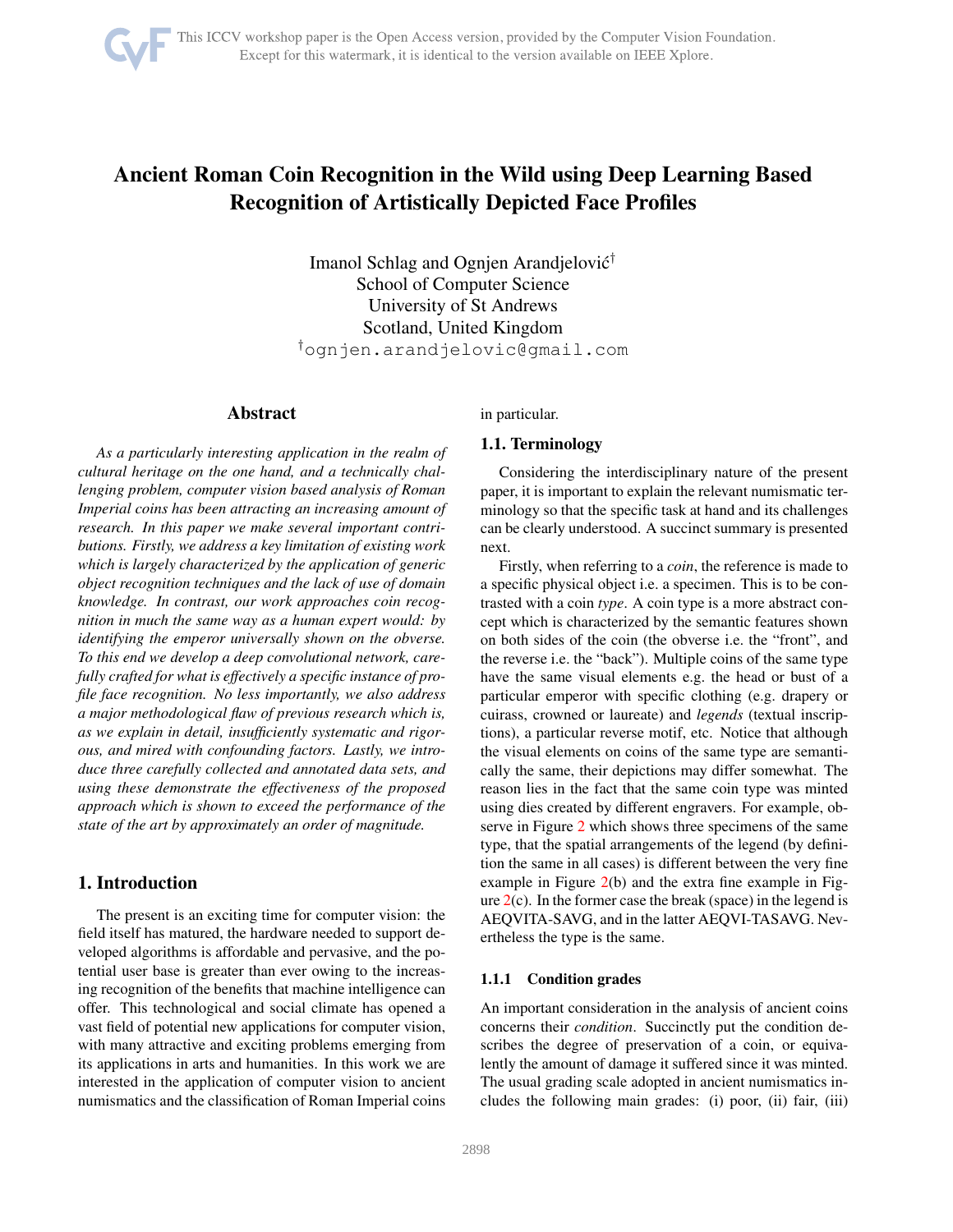<span id="page-1-1"></span>good, (iv) very good, (v) fine, (vi) very fine, and (vii) extremely fine. Virtually universally (i.e. save for extremely rare coin types) only the last three are considered of interest to collectors, that is fine (F), very fine (VF), and extremely fine (EF or XF). Note that less frequently used transitional grades can be derived from the main seven by qualifiers e.g. near or almost fine (nF, aF), better than fine (F+), etc.

An ancient coin in a fine condition displays all the main visual elements of the type, as illustrated with an example in Figure  $2(a)$  $2(a)$ . A very fine coin also has more subtle elements preserved such as clothing creases as exemplified in Figure [2\(](#page-3-0)b). An extremely fine condition coin is in approximately the same condition in which it was when it was minted, showing the entirety of the original detail, as can be seen in Figure [2\(](#page-3-0)c).

## 1.1.2 Miscellaneous

In order to appreciate the challenge of the task at hand, it is important to recognize a number of factors other than the condition which affect the appearance of a coin. These include die *centring*, surface metal changes (due to oxidation or other chemical reactions), and die wear.

Die centring refers to the degree to which the centre of the die coincides with the centre of the actual piece of metal against which it is struck to create the coin. A coin with poor centring may have salient design elements missing e.g. a part of the legend. An example of a somewhat poorly centred obverse can be seen in Figure [2\(](#page-3-0)a).

Depending on the presence of different substances in a coin's environment (soil, air, etc.), the surface metal can change its colour and tone as it reacts with chemicals it is exposed to. Observe the difference in the tone of the coins in Figure [2.](#page-3-0)

Finally, it is worth noting that the appearance of a coin can be affected by die wear. Just as coins experience physical damage when handled and used, repeated use of a die in the minting process effects damage on the die. To a nontrained eye a coin minted with a worn die can seem identical to a worn coin minted with an intact die. However, a reasonably skilled (but not necessarily expert) numismatist can readily make a distinction, as subtler patterns of damage in the two cases are quite unlike one another. In addition, close inspection and the presence of oxidation or particles in ridges can be used for conclusive verification.

## 1.2. Previous work

Most early and some more recent attempts at the use of computer vision for coin analysis have concentrated on modern coins [\[13,](#page-8-0) [22,](#page-8-1) [23\]](#page-8-2). This is understandable considering that modern coins are machine produced and as such pose less of a challenge than ancient coins. Modern coins do not exhibit variation due to centring issues, shape, differ-



Figure 1. Illustration of intra-class variation: each row shows coins (taken from our RIC-Hq data set and described in Section [3.1\)](#page-3-1) with the same emperor on the obverse.

<span id="page-1-0"></span>ent depictions of semantically identical elements, etc. From the point of view of computer vision, two modern coins at the time of production are identical. This far more restricted problem setting allows for visual analysis to be conducted using holistic representations such as raw appearance  $[18]$  or edges  $[25]$ , and off-the-shelf learning methods such as principal component analysis [\[18\]](#page-8-3) or conventional neural networks [\[21\]](#page-8-5). However such approaches offer little promise in the context of ancient numismatics. Figure [1](#page-1-0) illustrates the imposing challenge at hand.

The existing work on computer vision based ancient coin analysis can be categorized by the specific problem addressed as well as by the technical methodology. As regards the former categorization, some prior work focuses on coin instance recognition i.e. the recognition of a specific coin rather than a coin type. This problem is of limited practical interest, its use being limited to such tasks as the identification of stolen coins or the detection of repeated entries in digital collections. Other works focus on coin type recognition, which is a far more difficult problem [\[26,](#page-8-6) [19,](#page-8-7) [3\]](#page-8-8). Most of these methods are local feature based, employing local feature descriptors such as SIFT [\[20\]](#page-8-9) or SURF [\[11\]](#page-8-10). The reported performance of these methods has been rather disappointing and a major factor appears to be the loss of spatial, geometric relationship in the aforementioned representations. In an effort to overcome this limitation, a number of approaches which divide a coin into segments have been described [\[2\]](#page-8-11). These methods implicitly assume that coins have perfect centring, are registered accurately, and are nearly circular in shape. None of these assumptions are realistic [\[15,](#page-8-12) [12\]](#page-8-13). The sole method which does not make this set of assumptions builds meta-features which combine local appearance descriptors with their geometric relation-ships [\[3\]](#page-8-8). Though much more successful than the alterna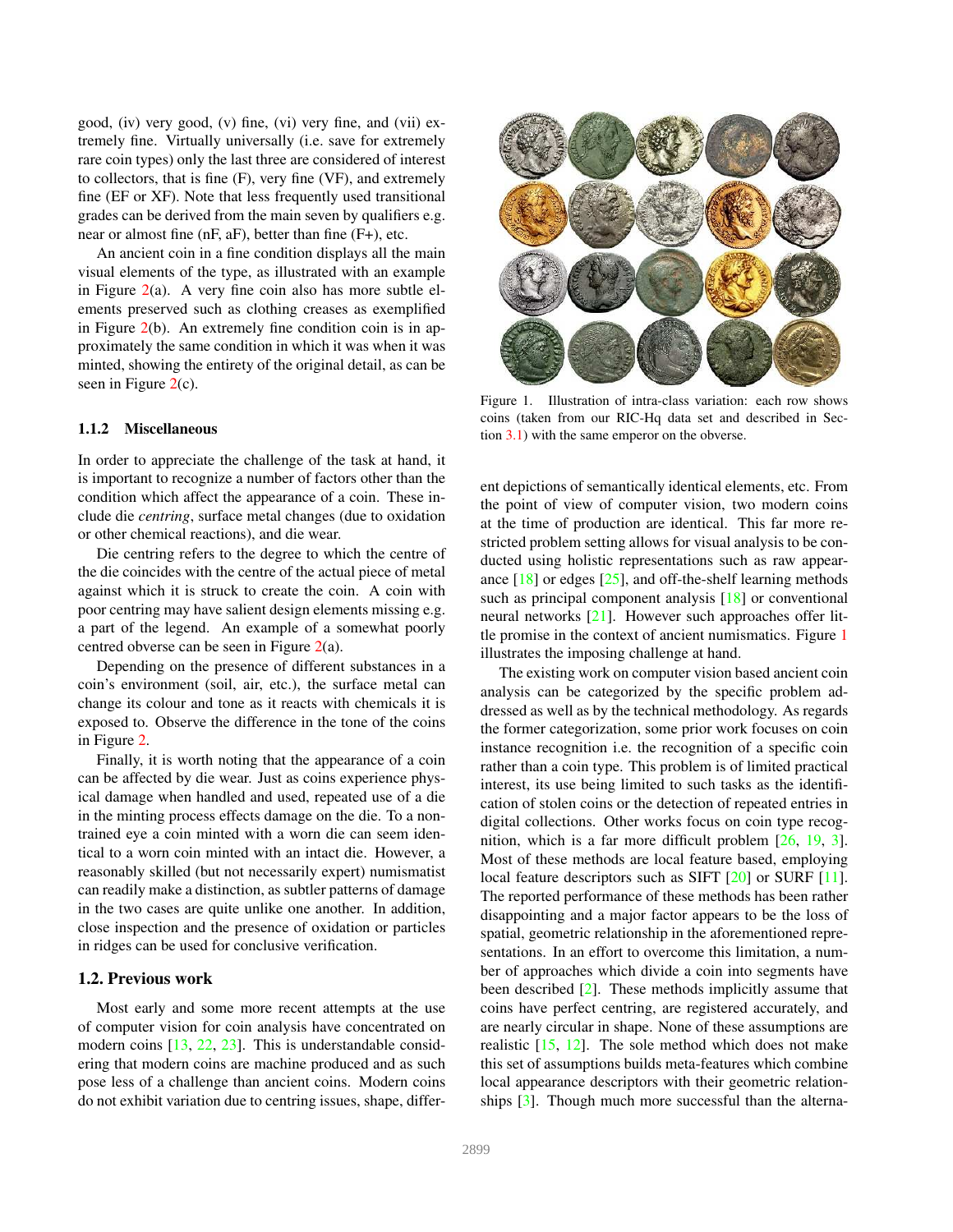<span id="page-2-0"></span>tives, the performance of this method is still insufficiently good for most practical applications.

All of the aforementioned work shares the same limitation of little use of domain knowledge. In particular, the general layout of the key elements of Roman Imperial coins is generally fixed, save for few rare exceptions. Hence it makes sense to try to use this knowledge in analysis. The few attempts in the existing literature generally focus on the coin legend [\[6\]](#page-8-14). In broad terms this appears sensible as the legend carries a lot of information, much of which is shared with the coin's pictorial elements. For example, the obverse legend in almost all cases contains the name of the emperor depicted, and the reverse the name of the deity shown. The denarius of Antoninus Pius with Aequitas (goddess of justice and equality) in Figure [2](#page-3-0) illustrates this well, the obverse legend being AN-TONINVSAVGPIVSPPTRPCOSIII, and the reverse AE-QVITASAVG. However, in spite of this, methods such as that described by Arandjelović  $[6]$  $[6]$  offer little promise for practical use. The key reason for this lies in the fact that the legend, with its fine detail, is one of the first elements of the coin to experience damage and wear. Coins with clearly legible legends are generally expensive and rare, and thus of little interest to most collectors. They are also the easiest to identify, by the very nature of their good preservation, and hence do not represent the target data well. Consequently, this class of algorithms is not of interest in the present paper.

## 2. Proposed method

As we highlighted in the previous section, a stark methodological feature of nearly all methods on computer vision based analysis of ancient coins concerns their limited us of domain knowledge. Yet, there is an abundance of domain specific information that can be exploited. In particular, Roman Imperial coins exhibit regularity in terms of the presence and location of the key semantic elements. The first of these that a human expert focuses on is the portrait on the obverse of a coin, which (loosely speaking in numismatic terms) shows the issuing authority (emperor or empress) and hence narrows down the plausible rage of minting dates etc. In the present work we focus on this specific problem: that of recognizing the issuing authority based on its relief representation on a coin's obverse.

The task at hand can be seen as being a specific instance of face recognition which itself has received much research attention in the computer vision community. However, it is important to emphasise some key challenges that are shared and some which are specific to the two problems. Firstly, in both cases there exists intra-class appearance variation due to age, facial hair, and clothing, for example. Illumination changes also pose problems, albeit in different ways: while the surface of real human faces exhibits largely Lambertian reflectance properties [\[16\]](#page-8-15), ancient coins are universally metallic. This means that unlike in the case of human faces the albedo of ancient coins is non-discriminative, as well as that colour  $[4]$  or edge based representations  $[9, 7]$  $[9, 7]$ or features [\[5\]](#page-8-19) are not reliable cues. Similarly, the assumption of discriminative content being primarily contained in high frequency signal bands, often made in face recognition research  $[8, 10]$  $[8, 10]$ , in the context of the task at hand holds poorly. Lastly, it is worth observing that Roman Imperial coins (unlike, say, Byzantine coins) always depict heads and busts in profile. The importance of this lies in the universally upheld finding of previous work that face recognition from profile is much more challenging than from frontal or semi-frontal poses [\[14\]](#page-8-22).

#### 2.1. Network architecture

On a coarse level, deep convolutional neural networks can be thought of as being comprised of layers of neurons, which by their connectedness structure can be categorized into different types. Most common of these include convolutional, pooling, and fully connected layers. In general, each layer has associated with it a different set of parameters, which together make up the entirety of connection weights and biases of the network. The parameters used specifically during the training procedure are referred to as hyperparameters.

The number of layer types with their individual parameters and the hyperparameters with their effect on training quality and speed make it difficult to choose a well performing architecture. For this reason, prior empirical evidence (that is, the performance of previously described architectures on structurally similar problems), and domain knowledge and insight into nature of the problem at hand, are crucial in guiding design choices. Our architecture is largely inspired by the finding of Simonyan and Zisserman [\[24\]](#page-8-23) who demonstrated that a carefully crafted network built using few small  $(3\times3)$ , stacked kernels is superior to one comprising bigger kernels in terms of describability and computational cost. We make use of the rectified linear activation function (ReLU) which has been shown to improve convergence speed as well as generalization, compared to other nonlinear activation functions [\[17\]](#page-8-24).

The network architecture we designed is made up of what we call convolutional blocks. Every convolutional block uses the same hyperparameters with the exception of the number of kernels, and is made up of two sets of convolutional layers, batch normalization, and rectified linear unit activation. Following a convolutional block a max-pooling operation in order to reduce the dimensionality of the transformed input.

The final architecture is made up of five consecutive convolutional blocks and max-pooling pairs. The number of filters is doubled after every pooling layer with the exception of the last layer. The output of the last pooling layer is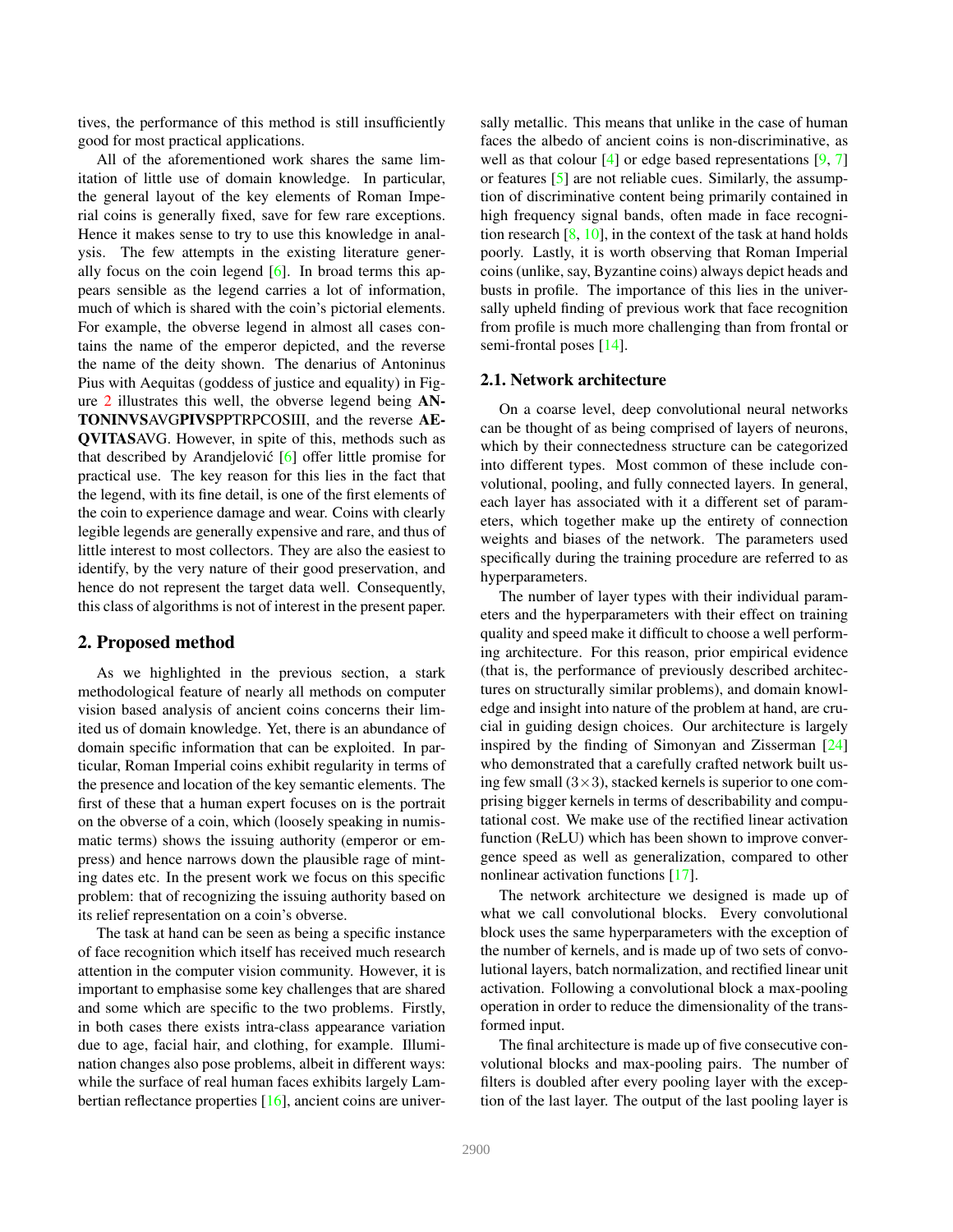<span id="page-3-3"></span>

<span id="page-3-0"></span>Figure 2. Specimens of a denarius of Antoninus Pius (RIC 61) from one of our data sets, RIC-Cond, described in Section [3.3.](#page-4-0)

flattened and then processed by 3 fully-connected layers of 4096 neurons followed by a soft-max output layer consisting of 83 outputs. Dropout is applied on the fully-connected layers except for the final output. The initial values of the weights and biases are drawn from a Gaussian distribution.

#### 2.2. Training procedure and parameters

For the experiments in the present work the described network was implemented in TensorFlow [\[1\]](#page-8-25) and trained on an Nvidia GTX 1080 graphics card. The time required for training was found to be approximately five hours. The hyperparameters were chosen by combining grid and random search strategies. Thereafter the main network parameters were optimized for using the cross-entropy error criterion, and stochastic gradient search with momentum using a mini batch size of 128, learning rate of 0.01, and momentum of 0.9. During training whenever the prediction accuracy on the training set failed to improve four times in a row, the learning rate was adjusted automatically by being halved. Training was deemed completed after four decreases in the learning rate. The final model, i.e. the corresponding network parameters, are selected as those which achieved the best prediction accuracy on the test set. This procedure is commonly referred to as 'early stopping' and is used to prevent overfitting.

## 3. Data

A major limitation of existing research on computer vision based ancient coin analysis concerns evaluation methodology. In particular, all of the published work in this area is characterized by experiments which by their design fail to control for pervasive confounding factors which affect the reported results. Many of the experiments were performed using extremely small data sets (thus failing to provide sufficient statistical significance), some use images acquired in highly controlled and uniform conditions (thus failing to provide insight on the generalizability of the evaluated methods), and none label, analyse, and control for the effects of different coin grades on the recognition performance. Guided by this failing of existing research, in our experiments we sought to address all of the aforementioned problems. Hence, we collected three new, large data sets,

which we describe in detail next. For research purposes all of the data can be obtained freely from the authors upon request.

# <span id="page-3-1"></span>3.1. Data set 1 (RIC-Hq)

The data set that herein we refer to as RIC-Hq is the largest of the three data sets used in the present work. It is also the one with the most diversity of data: it spans the entire timespan of the Roman empire (from the rise of Octavian in 29 BC until the fall of the overthrow of Romulus in 476 AD), includes all denominations used in this period (sestertii, dupondii, asses, denarii, antoninianii, follēs, AE4s, AE3s, etc.), as well as coins of different conditions. Images in this data set were obtained by crawling web sites of reputable coin dealers and repositories of coins. The corpus comprises images of 29,807 coins which are highly heterogeneously distributed across different classes of interest (emperor). This is a consequence of the manner in which data were collected and the inherent differential in the scarcity of different emperors' coins – certain classes (usually those corresponding to emperors who ruled for prolonged periods of time, such as Antoninus Pius) contain many exemplars, while others very few (similarly, usually those which correspond to usurpers who ruled for brief periods of time, like Didius Julianus). Lastly, it is important to note that while the condition of coins in this data set is varied, the resolution of images and the quality of the conditions in which they were acquired are generally high, which is not surprising considering that they were produced for commercial purposes.

### <span id="page-3-2"></span>3.2. Data set 2 (RPC-Scan)

As we have mentioned earlier and as shall be elaborated shortly, one of the key methodological limitations of experiments in the existing literature on computer vision based ancient coin analysis concerns the uniformity of data in terms of its provenance, quality, and the manner of acquisition. In an effort to address this problem, we sought a second data set for our evaluation, which is very different than that described in the previous section. We achieved this goal by obtaining access to the collection of images of Roman Provincial coins in the collection of the Fitzwilliam Museum (Cambridge, UK) which houses one of the largest an-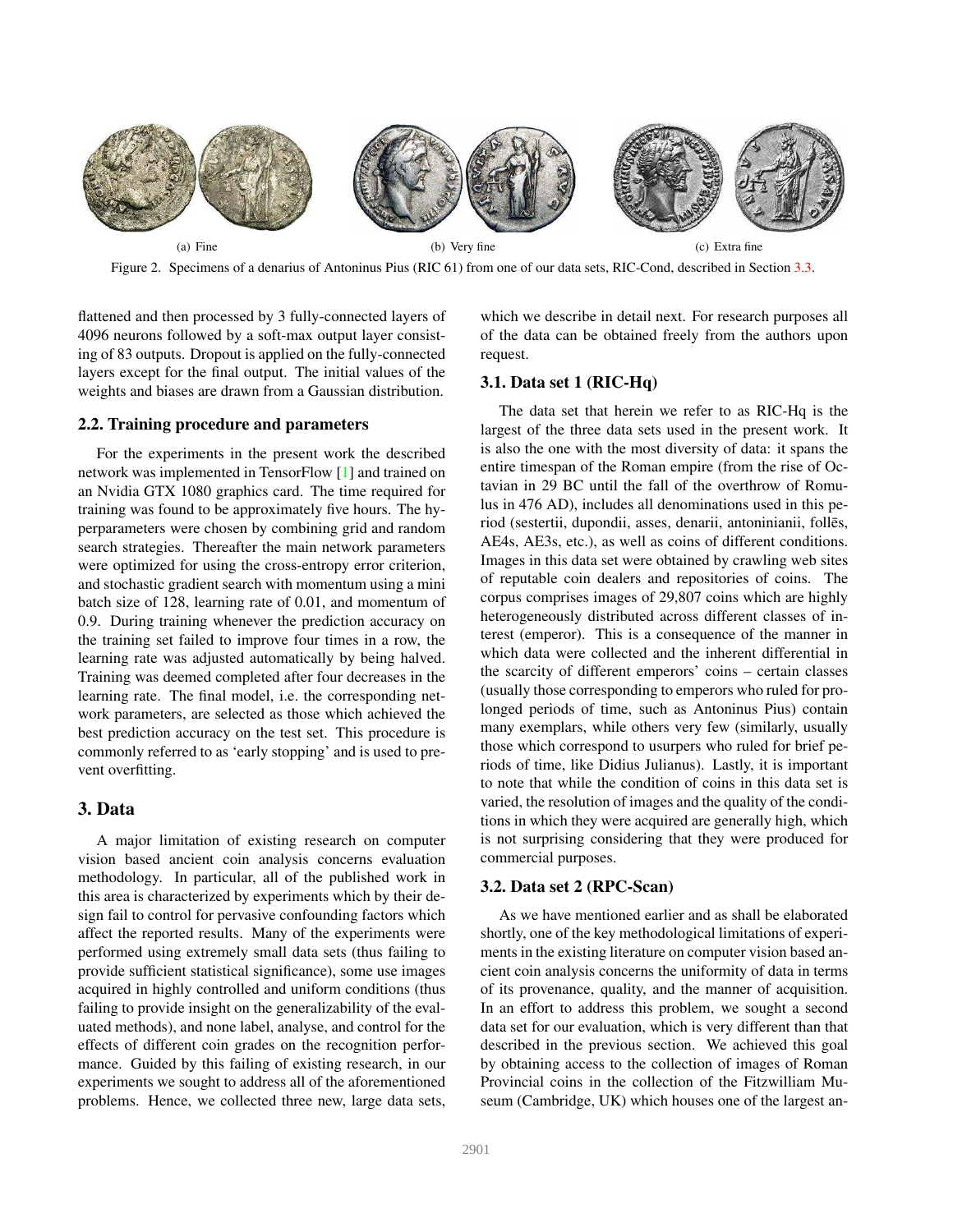<span id="page-4-1"></span>

Figure 3. Examples of two provincial coins of emperor Trajan (shown on the obverse in both cases) from one of our data sets, RPC-Scan, described in Section [3.2.](#page-3-2)

cient coin collections in the world. There are several key aspects in which this data differs from that in RIC-Hq. Firstly, the images were not acquired directly by digital cameras but are rather scans of photographs taken usually several decades ago. Hence the quality of data is affected both by the deterioration of the original photographs, and the artefacts formed during the scanning process. Moreover, being Roman Provincial rather than Imperial coins, the coins in this data set are very different stylistically (the corresponding dies were made by non-official mints, usually in distant places, and by individuals who had to rely on unreliable depictions of emperors as models), as well as in terms of their size, weight, and denomination from those in RIC-Hq. Comprising 19,164 coins, the size of RPC-Scan data set is somewhat smaller than that of RIC-Hq but vastly larger than any used in the existing literature (circa 3000 [\[3\]](#page-8-8)).

### <span id="page-4-0"></span>3.3. Data set 3 (RIC-Cond)

One of the key methodological flaws in the evaluation of different algorithms described in the literature concerns the lack of consideration of the condition of the coins used for experiments. Given that the condition of a coin by definition affects the visibility and even the very presence of elements depicted on the coin, it is unsurprising that it is a major factor which governs the ease (or lack thereof) that a human experiences when attempting to identify a coin. Understanding the behaviour of different methods when presented with this challenge, and in particular the effects of both the condition of the query coin as well as of the distribution of coin conditions in the so-called gallery corpus, should be a crucial consideration in directing future research efforts.

At this point in time there does not exist a data set structured in a manner which allows for the analysis outlined above to be conducted: none of the corpora used in previous work can be readily adopted for use to this end, nor are there any other readily available sources, to the best of our knowledge. Hence we collected another novel data set for this purpose. In particular, we collected our data by searching for images of coins sold by well known ancient coin dealers. Having been put up for sale by reputable experts, the coins have been graded by professionals allowing us to associate reliable meta data with all images.

We collected 600 images in total. These represent 100 types of Roman Imperial denarii, with six exemplars for each type: two in fine condition, two in very fine, and two in extremely fine. The period covered by the coins included in the data set starts with the beginning of the Empire and the rule of Octavian in 27 BC and ends with the end of the rule of Philip II (Philip the Arab) in 249 AD when the denarius ceases to be used due to economic and political crises.

#### 3.4. Training methodology

Our neural network was trained using a subset of the RIC-Hq data set. In particular, we split this data set into three equally sized subsets: training, test, and validation. The former two were used for all training in the present work, whereas the latter (together with RPC-Scan and RIC-Cond data) was used for the subsequent evaluation, as we will detail in the next section.

Considering the highly non-uniform distribution of exemplars across different classes (83 in total) in RIC-Hq we faced an interesting question of whether we should accept this as an inherent characteristic of data or if we should uniformly sample classes, "synthetically" effecting a balanced training data set. Our conclusion was that both strategies can be considered as reasonable under some circumstances; hence we conducted experiments using both approaches. In particular, accepting the original class imbalance is reasonable if one seeks to create a network with the best average classification performance. However, this view ignores an important practical consideration: coins of emperors with fewer exemplars are, by definition, rarer and thus usually much more expensive. Misclassifying an expensive coin can be therefore seen as effecting a greater penalty and synthetic rebalancing of classes can be seen as a way of implicitly producing the optimum network design from a utilitarian point of view.

## 3.5. Results and discussion

Considering the methodological flaws of experiments in the existing literature highlighted earlier, we took particular care to analyse the performance of each aspect of the pro-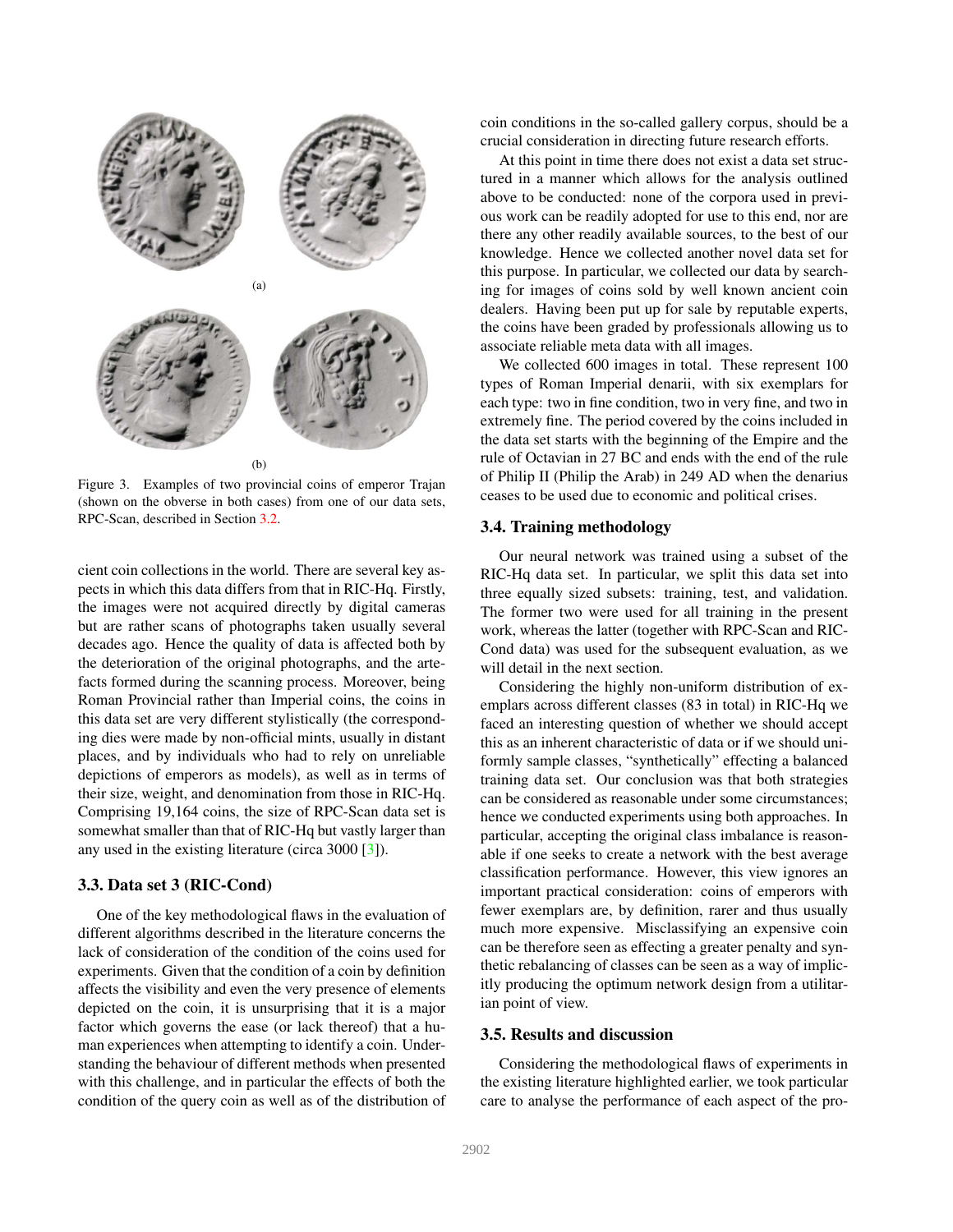<span id="page-5-4"></span><span id="page-5-1"></span>

<span id="page-5-0"></span>Figure 4. Temporal training characteristics. Red lines correspond to training using the original class size distribution (highly unbalanced) and blue to training using sampling that creates equally sized classes.

posed method in detail. We started by examining a range of relevant variables during the training stage.

## 3.5.1 Training

An illustration of typical training behaviour is presented in Figure [4.](#page-5-0) Firstly, relate the variation of the learning rate in Figure  $4(a)$  to the previously described temporal adjustment of the same and observe that most of the training time is spent using the fastest learning rate and progressively less at each subsequent step when the learning rate is reduced. This behaviour is consistent with our theoretical prediction as the learning rate is adjusted, in effect, when the network reaches the vicinity of the global optimum to the extent of the precision possible with the current learning rate. From all four plots in the figure it can be seen that both training methodologies, namely using the original and synthetically balanced class sizes, exhibited similar behaviour on the global training scale. That being said, it is interesting to note the greater oscillation of the former in Figure  $4(c)$ (test set loss). We expect that the likely explanation lies in random class size balance difference between the three sets: training, test, and validation.

#### 3.5.2 Same data set classification

Our next step was to examine the performance of the proposed method on the same data set on which training was performed, RIC-Hq. We noted this before but to stress to point again, only the validation subset of RIC-Hq was used for this purpose i.e. training and test data were *only* used for training and were not included in the present experiment.

A summary of our results can be found in the second row Table [1.](#page-6-0) For completeness we also include the results for the training set, which are in the first row of the table. There are several important observations that should be made here. Firstly, note that already at rank-1 (the closest class is indeed the correct one) our algorithm achieves outstanding

<span id="page-5-2"></span>

<span id="page-5-3"></span>Figure 5. Confusion matrix for our first experiment (using the validation subset of RIC-Hq). Strong diagonal element dominance clearly shows that our algorithm makes correct classification decisions with a high decision confidence.

performance, exceeding 82% using the original class sizes, and approximately 80% when the classes are balanced (n.b. considering the variances, this difference is not statistically significant). This performance vastly exceeds that of all previous work  $\lceil 3 \rceil$  – applied on the same data the methods of [\[26\]](#page-8-6) and [\[2\]](#page-8-11) achieve rank-1 recognition of 3-4%, and that of [\[3\]](#page-8-8) 12%. At rank-3 (the correct class is in the three closest as deemed by the algorithm) the results of our algorithm are little short of outstanding, exceeding 92%.

#### 3.5.3 Generalizability

At several points in the manuscript we have highlighted the nearly universal use of high quality images by the existing methods, as well as the lack of variability in terms of how, when, and by whom experimental data was acquired. Usually all images were obtained from the same source. Hence our next step was to assess how our algorithm performs when applied on data from an entirely different provenance.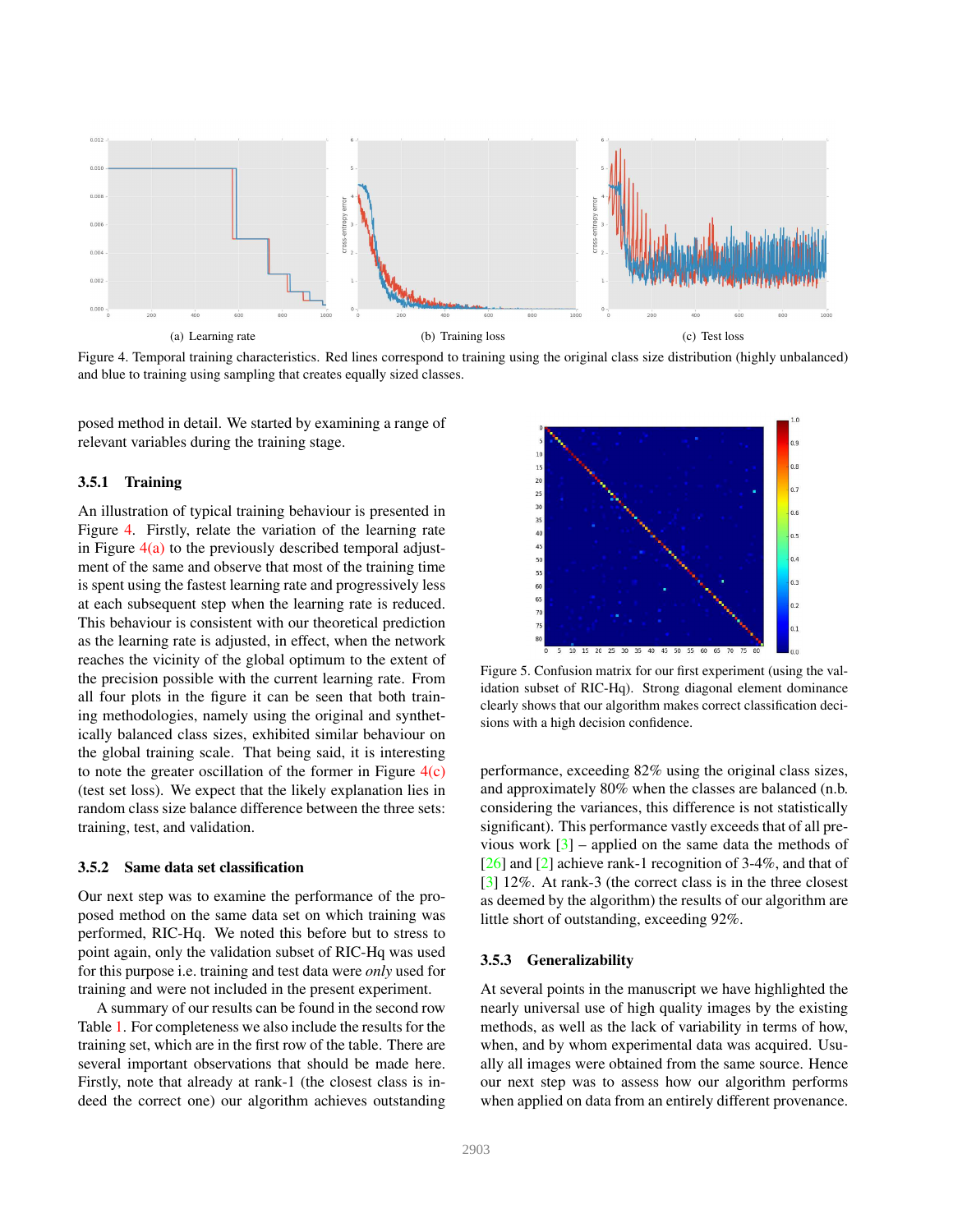|          |                     | Original exemplar per-class distribution |                       | Uniform exemplar per-class distribution |                      |
|----------|---------------------|------------------------------------------|-----------------------|-----------------------------------------|----------------------|
|          |                     | Rank $1$ $(\%)$                          | Rank $3$ $(\%)$       | Rank $1 \, (\%)$                        | Rank $3$ $(\%)$      |
| $RIC-Hq$ | Training data set   | 99.96 $(\pm 0.00)$                       | $100.00 \ (\pm 0.00)$ | 99.37 $(\pm 0.77)$                      | 99.94 $(\pm 0.09)$   |
|          | Validation data set | 82.53 $(\pm 2.66)$                       | $92.23 \ (\pm 1.31)$  | 79.79 $(\pm 2.80)$                      | $92.32 \ (\pm 1.31)$ |
| RPC-Scan | Entire corpus       | 84.13 $(\pm 2.22)$                       | 94.11 $(\pm 1.01)$    | 84.71 $(\pm 2.12)$                      | $93.92 \ (\pm 1.00)$ |
| RIC-Cond | Fine                | $71.35 \ (\pm 2.26)$                     | 84.40 $(\pm 2.98)$    | 69.71 $(\pm 2.11)$                      | 84.12 $(\pm 2.26)$   |
|          | Very fine           | 87.59 $(\pm 1.78)$                       | 97.24 $(\pm 0.00)$    | 83.97 $(\pm 4.19)$                      | $96.55 \ (\pm 1.26)$ |
|          | Extremely fine      | 87.42 $(\pm 0.94)$                       | 97.35 $(\pm 0.94)$    | 84.93 $(\pm 2.72)$                      | $95.70 \ (\pm 1.27)$ |

<span id="page-6-0"></span>Table 1. Summary of experimental performance of our method on different data sets and using different training methodologies. Shown are the average recognition rates and the associated deviations across classes.



<span id="page-6-1"></span>Figure 6. Class separation for a selection of particularly challenging coins (poor condition, non-uniform tone, etc.).

Using the same network as until now, trained on a subset of the RIC-Hq corpus, we examined its performance on the vastly different (see Section [3.2\)](#page-3-2) RPC-Scan corpus.

A summary of our findings is shown in the third row of Table [1.](#page-6-0) An examination of the achieved recognition rates using different training methodologies and at different ranks of interest, provides clear evidence of remarkable generalizability of our method. The performance is virtually identical as on the validation set of the RIC-Hq corpus, both qualitatively (i.e. compared in relative terms with one another) and quantitatively. This conclusion is further corroborated when the results on the RIC-Cond corpus are considered (fourth to sixth rows of Table [1\)](#page-6-0). We will discuss these results in more detail next.

## 3.5.4 Effects of grade

A major interest of ours and an important motivating factor behind the present work concerns the effect of coin grade on

recognition performance, and the lack of systematic analysis of this effect in the existing literature. Our RIC-Cond data set was specifically collected and carefully annotated for this purpose.

The key results are summarized in rows four to six of Table [1.](#page-6-0) Specifically with regard to the effects of grade, there are several important conclusions that can be drawn. Firstly, as expected, classification performance was worst when our algorithm was applied on the lowest grade (F). A substantial improvement of approximately 16–18% can be observed for VF coins. Interestingly, no advantage of using extremely fine coins was found. That this is no coincidence is witnessed by the consistency between rank-1 and rank-3 matching, as well as across both training approaches. A possible explanation for this phenomenon may lie in the greater amount of exquisitely fine detail in coins so finely preserved. This detail often corresponds to idiosyncratic coin features specific to individual die engravers, rather than discriminative information in the context of coin classification.

Lastly, a quantitative comparison of the proposed method with a number of state of the art algorithms in the existing literature, is summarized in Table [2.](#page-7-0) The vastly superior performance of the former can be readily observed.

#### 3.5.5 Additional analysis

Given the convincing evidence for outstanding overall performance of our approach in terms of its overall accuracy, robustness to data acquisition conditions, and coin grade, we sought to gain further and more detail insight into its behaviour. Firstly, we examined the confusion matrices associated with different data sets, in order to find out not only in what proportion of cases our algorithm correctly classified a coin, but also with what confidence. The confusion matrix from our first experiment (using the validation subset of RIC-Hq), shown in Figure [5,](#page-5-3) is typical, and its strong di-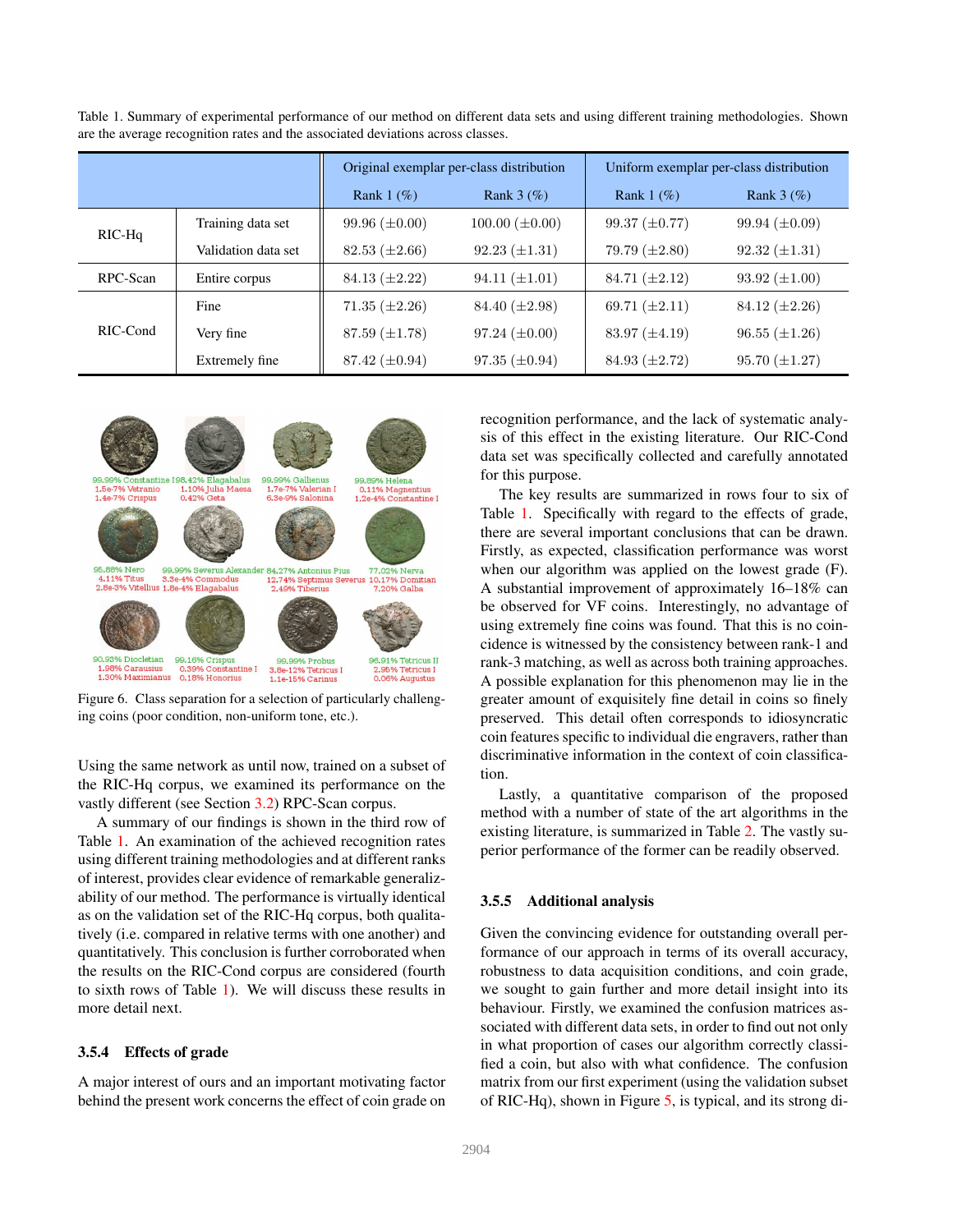<span id="page-7-3"></span>

Figure 7. Examples of four different emperors, correctly recognized by our algorithm as different from on another but also as belonging to mutually the most similar classes. The emperors are, in order from left to right, Tetricus I, Tetricus II, Victorinus, and Quintillus.

|                                                             | Rank 1 recognition $(\%)$ |           |      |
|-------------------------------------------------------------|---------------------------|-----------|------|
| Method                                                      | F                         | <b>VF</b> | XF   |
| Proposed                                                    | 71.4                      | 87.6      | 87.4 |
| SIFT $[26]$                                                 | 1.9                       | 2.6       | 1.3  |
| SIFT w/ wedge $(n = 4)$<br>partitioning [2]                 | 5.6                       | 6.5       | 3.8  |
| SIFT w/ sector $(n=3)$<br>partitioning [2]                  | 6.1                       | 8.8       | 6.7  |
| SIFT w/ wedge & sector<br>$(n = 4, m = 3)$ partitioning [2] | 3.1                       | 3.2       | 2.1  |

<span id="page-7-1"></span><span id="page-7-0"></span>Table 2. Comparison of the performance of the proposed method and the state of the art, on our RIC-Cond data set.

agonal dominance clearly shows that our algorithm did not only make the correct classification decision in an outstandingly high proportion of cases but also that it did so with low risk. To confirm this further we additionally sought manually particularly challenging exemplars – namely, those in particularly poor condition or toning which hides detail – and examined our algorithm's performance on them in detail. Typical cases are illustrated in Figure [6,](#page-6-1) which shows a selection of coins, the top (correct) classification label with the corresponding confidence underneath each in green, and the next best matches (also with the corresponding confidences) in red. Outstanding separation between classes is readily apparent. A further case, magnified for greater clarity, is shown in Figure [7.](#page-7-1)

Lastly, using the occluder technique introduced by [\[27\]](#page-8-26) and the occluder size  $44 \times 44$  pixels, we examined the areas of coins images of different emperors which were learnt as having the greatest discriminative power. A representative illustration is shown in Figure [8,](#page-7-2) with bluer hues communicating higher importance. The results are extremely interesting and readily seen as meaningful by an expert. Figure  $8(a)$  $8(a)$  shows a coin of Constantine I (the Great) from the 4th century A.D. This period of economic crises and the overall decay of the Empire is characterized by a rather



<span id="page-7-2"></span>Figure 8. Salient image regions identified by our algorithm. Bluer hues indicate higher saliency.

generic depiction of emperors and little variation in the main elements of the portrait – the hair style, clothing on the bust, headwear (laurel wreath), etc. Hence the discriminative region is that which covers the main facial features. In contrast, the denarius of Antoninus Pius in Figure [8\(](#page-7-2)b) was minted in the 2nd century during a period of increased prosperity, expansion, and economic development of the empire, and is associated with more detailed, artistic, and expressive coin engravings. The emperor's hair style itself is characteristic, the overall head shape, as well as the main facial features. Hence it is highly reassuring to observe that of all the aforementioned regions were correctly identified by our algorithm as salient for classification.

# 4. Summary and conclusions

In this work we addressed a major limitation of previous work on ancient coin based analysis which concerns the lack of use of domain specific information. In particular, exploiting the numismatic fact that Roman Imperial coins universally depict the ruling emperor on their obverses, we proposed a method which relies on profile face recognition for coin categorization. Our approach involves a carefully crafted deep convolutional network with a series of layers of different types, and comprised of small stacked kernels. Using by far the largest, most systematic, and detailed evaluation in the literature, our method is shown to outperform the state of the art by an order of magnitude.